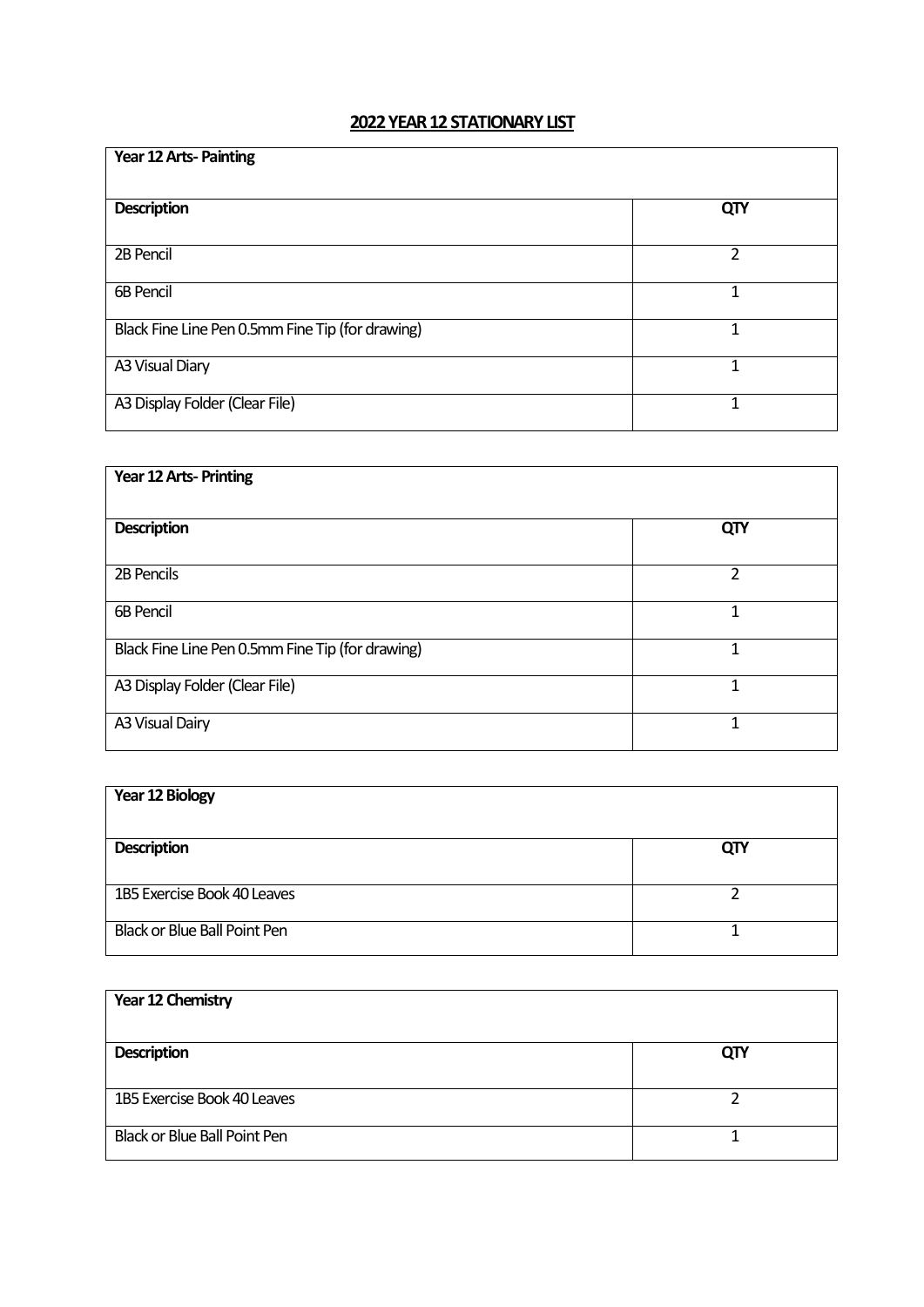| Year 12 Computing & Digital Technology |     |
|----------------------------------------|-----|
| <b>Description</b>                     | QTY |
| Flash Drive 16GB                       |     |
| Black ball point pen                   |     |

| Year 12 Costume Design (Fabric, materials, make up, etc may need to be purchased throughout the year) |     |
|-------------------------------------------------------------------------------------------------------|-----|
| <b>Description</b>                                                                                    | QTY |
| 2B Pencils                                                                                            | 3   |
| 4B Pencils                                                                                            | 3   |
| <b>Coloured Pencil Set</b>                                                                            | 1   |
| <b>Black or Blue Ball Point Pens</b>                                                                  | 3   |
| A4 Display Folder (Clear File)                                                                        | 1   |

| <b>Year 12 Culinary Skills (Cooking)</b> |     |
|------------------------------------------|-----|
| <b>Description</b>                       | QTY |
| 1B5 Exercise Book 40 leaves              |     |
| Black or Blue point pen                  |     |

| Year 12 Design                       |     |
|--------------------------------------|-----|
| <b>Description</b>                   | QTY |
| 2B Pencils                           | 3   |
| <b>4B Pencils</b>                    | 3   |
| <b>Black or Blue Ball Point Pens</b> | 3   |
| A4 or A3 Visual Diary                | 1   |
| A3 Display Folder (Clear File)       | 1   |
| USB Stick (16G)                      | 1   |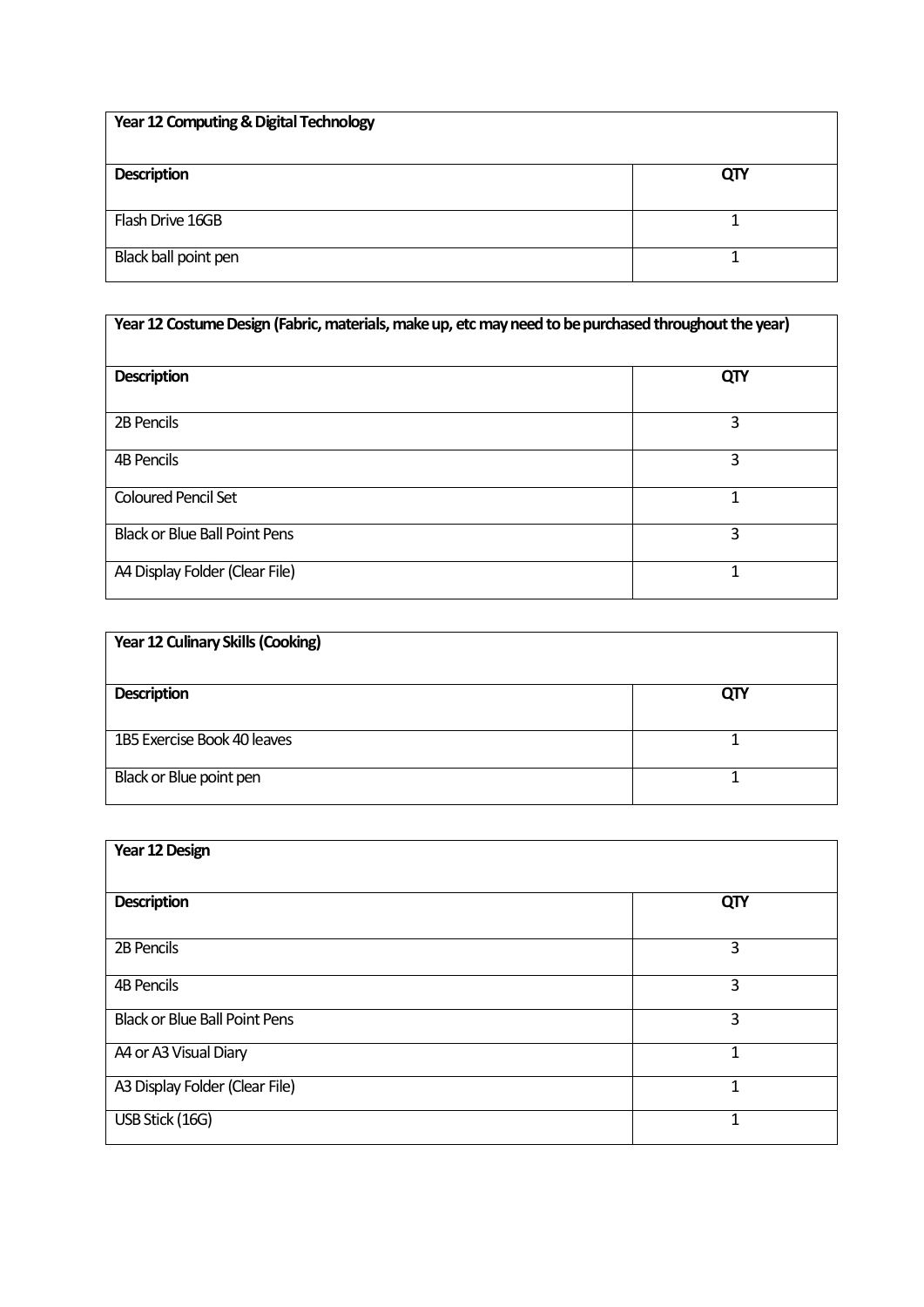| Year 12 Drama                        |     |
|--------------------------------------|-----|
| <b>Description</b>                   | QTY |
| Loose Leaf Refill 40 Leaves          |     |
| <b>Black and Blue Ball Point Pen</b> |     |
| A4 Display Folder (Clear File)       |     |

| Year 12 English             |            |
|-----------------------------|------------|
| <b>Description</b>          | <b>QTY</b> |
| 1B5 Exercise Book 50 Leaves |            |
| Black or Blue point pen     |            |
| HB pencil                   |            |

| Year 12 Health & Development |     |
|------------------------------|-----|
| <b>Description</b>           | QTY |
| Loose Leaf Refill 50 Leaves  | 1   |
| Black or Blue point pen      |     |
| Highlighter                  | 2   |
| A4 Ring binder               | 1   |

| Year 12 History             |     |
|-----------------------------|-----|
| <b>Description</b>          | QTY |
| Loose Leaf Refill 50 Leaves |     |
| Black or Blue point pen     |     |